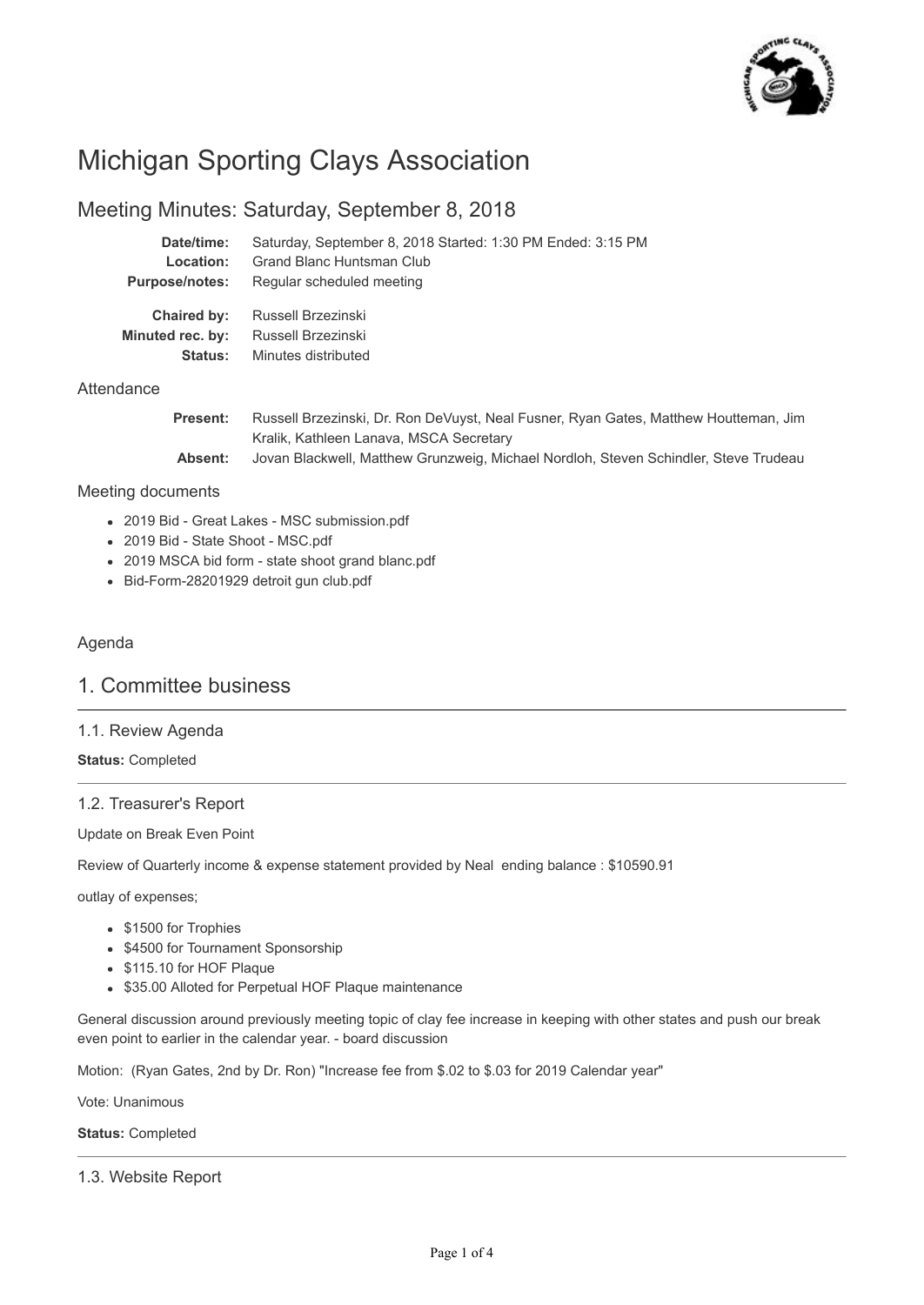

review of website and demographic reports

**Status:** Parked

# 2. OLD BUSINESS

# 2.1. 2019 State Championship and GLC Update

Discussion around both the Great Lakes Championship (GLC) and the 2019 State Shoot. Review bids for both events.

#### **Great Lakes Championship-**

- Detroit Gun Club submission
	- Date: 4/27-4/28
	- Payouts: Down to 3rd + Concurrent
	- No Subgauge
- Michigan Shooting Centers Bald Mountain
	- Date: 4/27-4/28
	- o Payouts: NONE
	- YES Subgauge

Discussion

Call to Vote: Unanimous for Detroit Gun Club to Host the 2019 GLC

~~~~~~~~~~~~~~~~~~~~~~~~~~~~~~~~~~~~~~~~~~~~~~~~~~~~~~~~~~~~~~~~~~

2019 State Shoot Bid Review

3 Bids received by cut off date; Detroit Gun Club, Michigan Shooting Centers (Island Lake) & Grand Blanc Huntsman Club.

Review and discussion of bids (attached).

Outcome: Three very viable bids were submitted. We will reach out to the membership to vote on the 2019 location by use of member emails and issuing a Survey Monkey form. We created the criteria to review for each venue, which would include; Date, Payouts, Costs, events listed, and food (lunch/dinner provided).

Next Steps: Russell will create the survey and reach out to Drew to secure dbase of member emails. Prior to distribution, board will review document, edit as necessary and then we will send out to those members that attended the 2018 state shoot only (in keeping with the bylaws where those attending the state shoot will vote on venue for the following years state event)

Aim to issue by 9/17 - review results by 9/25 on Board conf call.

**Status:** Completed

2.2. Status of Sub Committee Report - club/membership participation

Registered shoot beneficial/non beneficial for clubs

Areas seen as non essential for hosting shoots

what would make shoots more attractive for members

where do clubs needs our assistance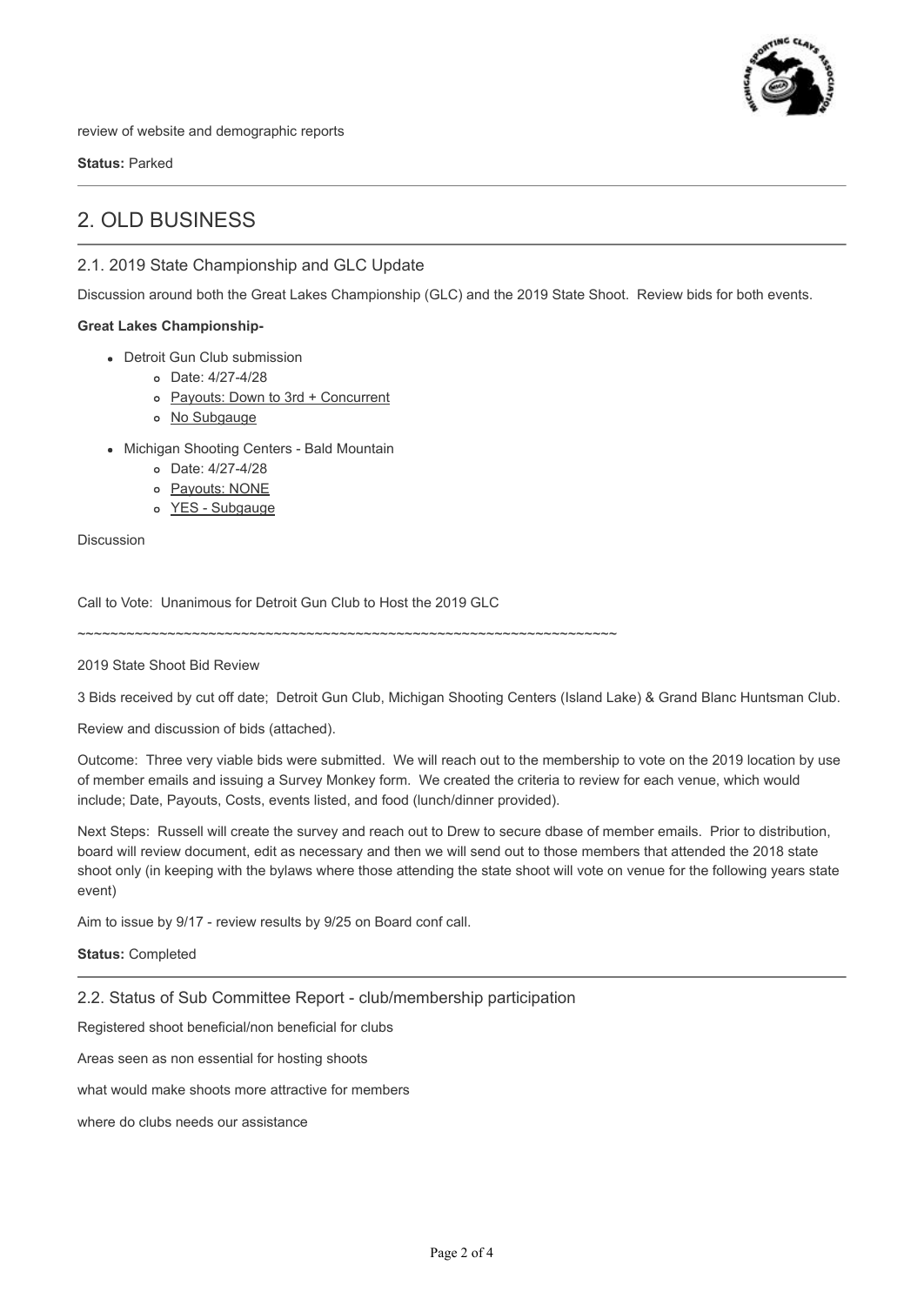

-Generate survey

**Status:** Parked

# 3. NEW BUSINESS

3.1. Revenue Generating Activities - Concept and Ideation

activities/promotions that generate more interest in our shoots.

Look for revenue generation to create more freeboard for MSCA (move break even point to earlier in the year)

increase foot traffic at both our registered club shoots and major shoots

increased traffic/interest in our website

More general discussion with a very favorable response by the board to pursue this further. Concepts such as "Shoot for the State" program , 50/50 and potentially a major raffle to generate more revenue to the MSCA and thus, back to the membership.

tabled to formulate more concepts and action plans to more formerly present to the board.

#### ongoing

## **Status:** Parked

3.2. Maintenance Costs for Custodialship of Trophies

discussion around properly updating the HOF trophy and state trophies. include maintenance , cleaning.

general discussion where all agreed that this is a good activity to pursue further.

Neal F and Matt H. to pursue further what costs would be to accomplish this item.

**Status:** Parked

# 4. MISC

## 4.1. Date Next Meeting

**Status:** Completed

## 4.2. Facebook Page - MSCA

Currently MSCA does not have a Facebook page or social media outlet to communicate with our membership.

Brought to board by Jim K.

general discussion by board, netting out that this is a good activity to pursue further.